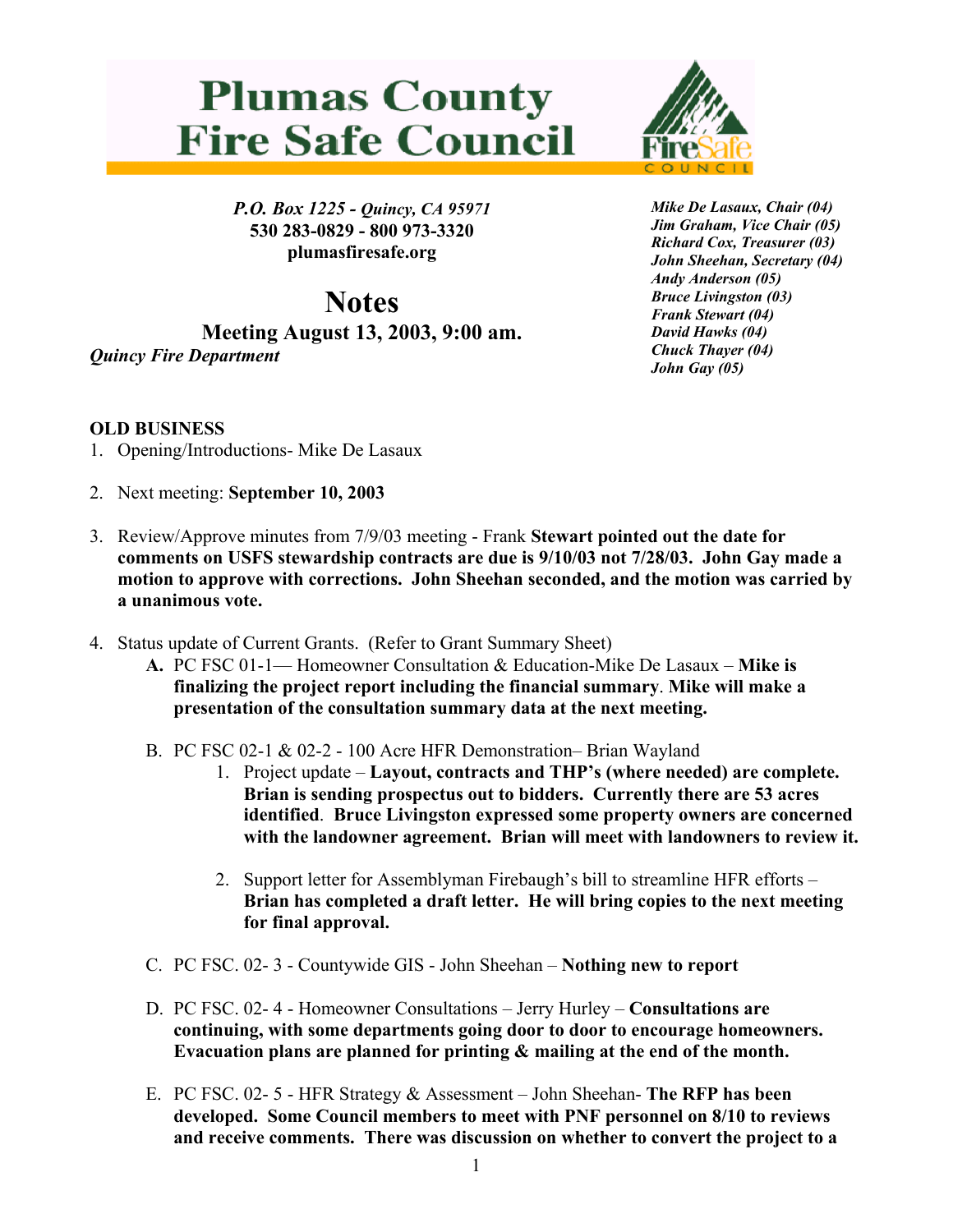**County Fire Plan format using a CA FSC template. This would meet the needs for requesting FEMA funds in the future. To date Plumas County has not received FEMA funds for wildfire activities. The cost would probably also are more than the available project funds. We will continue to move forward with the original plan. Frank Stewart recommended getting a committee together on this and agenda item #6, before putting the RFP out to bid.**

- F. PC FSC. 02- 6 Council Display Material Sue McCourt  **Jim Pickering will be having the final PC FSC display delivered this week, it is currently at the printer. Dave Shaw is building models of a good house/bad house for use at community events. Residents are still viewing videos. Sue has met with Feather Publishing and begun placing ¼ page adds in countywide papers. Each week will feature a different Firewise message.**
- **G.** PC FSC. 02- 7 & 8 Plumas Eureka HFR –John Gay **There was a public meeting on 8/6 with about 25 residents in attendance. They want the project to move forward. PNF personnel reported that the environmental documentation should be done by the end of the month and work to begin in September of October.**
- H. PC FSC. 02- 9 NSAQMD Chipping in lieu of burning –John Sheehan **Ron Cross has been authorized to move forward with Toppers Tree Service for chipping after a second quote was received.**
- I. PC FSC. 03- 1 Outreach Delleker/Portola HFR 125 acres John Sheehan- **A Request for Proposals (RFP) for a Registered Professional Forester (RPF), to develop the project, closes on Friday 8/15/03.**
- J. PC FSC. 03- 2 & 3 Indian Falls HFR 50 acres John Sheehan **A Request for Proposals (RFP) for a Registered Professional Forester (RPF), to develop the project, closes on Friday 8/15/03.**
- K. PC FSC. 03- 4 & 5 Camp Layman HFR 50 acres- John Sheehan **The project is on track to have a completed decision by the end of summer, so work can start in the fall.**
- L. PC FSC. 03- 6 & 7 Cromberg HFR 350 acres John Sheehan **A Request for Proposals (RFP) for a Registered Professional Forester (RPF), to develop the project, closes on Friday 8/15/03.**
- M. PC FSC 03 8 & 14 Project Development, and Coordination John Sheehan - **A Request for Proposals (RFP) for a Registered Professional Forester (RPF), to assist in developing projects, closes on Friday 8/15/03. There have been one USFS and two RAC proposals for HFR projects developed to date with these funds. The USFS one was approved fro funding by PNF and we are awaiting word on the RAC projects.**
- N. PC FSC 03 9 Graeagle Fuelbreak THP 200 acres John Sheehan **A Request for Proposals (RFP) for a Registered Professional Forester (RPF), to develop the project, closes on Friday 8/15/03.**
- O. PC FSC 03- 10 & 11 Quincy CSD HFR 17 acres John Sheehan - **A Request for Proposals (RFP) for a Registered Professional Forester (RPF), to develop the project, closes on Friday 8/15/03.**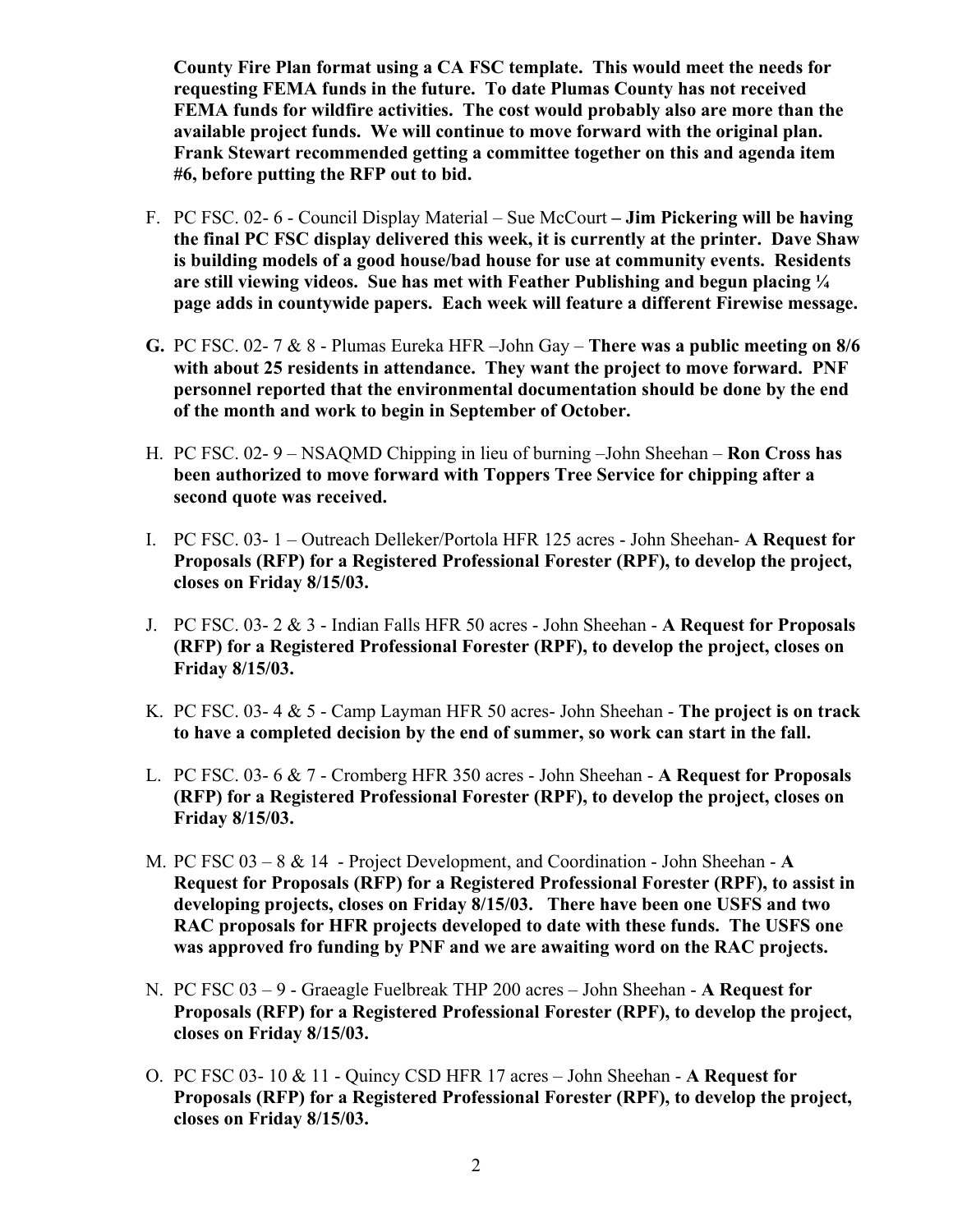- P. PCFSC 03 12 & 13 Elderly/Disabled Defensible Space John Sheehan **Dick Kielhorn is following up on the 50+ requests. He will be at the County Fair, staffing the PC FSC space, on senior citizen day to visit with seniors and discuss the defensible space project. We are finalizing the criteria (economic & locational) with the PNF. PNF Forest Supervisor approval of the funding is expected soon.**
- Q. FSC Coordination SRF- CY03 John Sheehan- **Sacramento Regional Foundation sent a letter planning to fund pending letters of support. Letters were submitted from PCFSC & CDF Butte Ranger Unit by 7/30/03. Awaiting final word.**
- 5. Grants Submitted & Planned–Sheehan/ De Lasaux/ Hurley
	- A. 03 SRF-3 FSC Coordination CY04 John Sheehan **No word yet. CA FSC will make funding recommendations for 2004 projects. CA FSC will discuss how to best facilitate local FSC coordination at their 8/21/03 meeting.**
	- B. 03-RAC-10 HFR RAC Cycle 3 C Road John Sheehan **Application submitted on 7/10/03. RAC met on 8/1/03 to discuss proposals. Proponent community and FSC members were present to answer questions. Word on acceptance of the concept papers should come by mid August.**
	- C. 03-RAC-11 HFR RAC Cycle 3 Gold Mountain John Sheehan **Application submitted on 7/10/03. RAC met on 8/1/03 to discuss proposals. Proponent community and FSC members were present to answer questions. Word on acceptance of the concept papers should come by mid August. There was discussion on adding public lands to the south & east of the community to the original proposal to show more benefit to public lands.**
	- **D.** 03-FS-3 50 acres Hazardous Fuel Reduction –Delleker North **-** Community Protection Program – John Sheehan **– We received a contract for this project from the PNF. A Request for Proposals (RFP) for a Registered Professional Forester (RPF) will be going out for this project.**
- 6. HFQLG –HFR project overview/relation to communities Opportunities Project mapping integration involving US FS, CDF and Fire Safe Council - John Gay. **Final product is close to completion.**
- **7.** Update on PRC 4291authority for USFS personnel from Plumas County Sheriff Bruce Livingston – **USFS PNF Law Enforcement Level IV personnel are now authorized by the County Sheriff to enforce State laws on private land in the County. The Forest now has the ability to deal with hazardous situations on private lands. The Forest is working with the Sheriff to move the delegation for limited authority into the fire preventions organization. There was also discussion on a structured inspection program, but the Forest has schedule nothing at this time.**
- 8. Board Member Replacement Nominations and Elections Mike De Lasaux – **Outgoing board members were pooled to see if they would be interested in serving up to two full terms. The following agreed to continue: Jim Graham, Andy Anderson, John Gay and Richard Cox. A motion was made by David Hawks for these members to continue until January 2005. Bruce Livingston seconded, and**